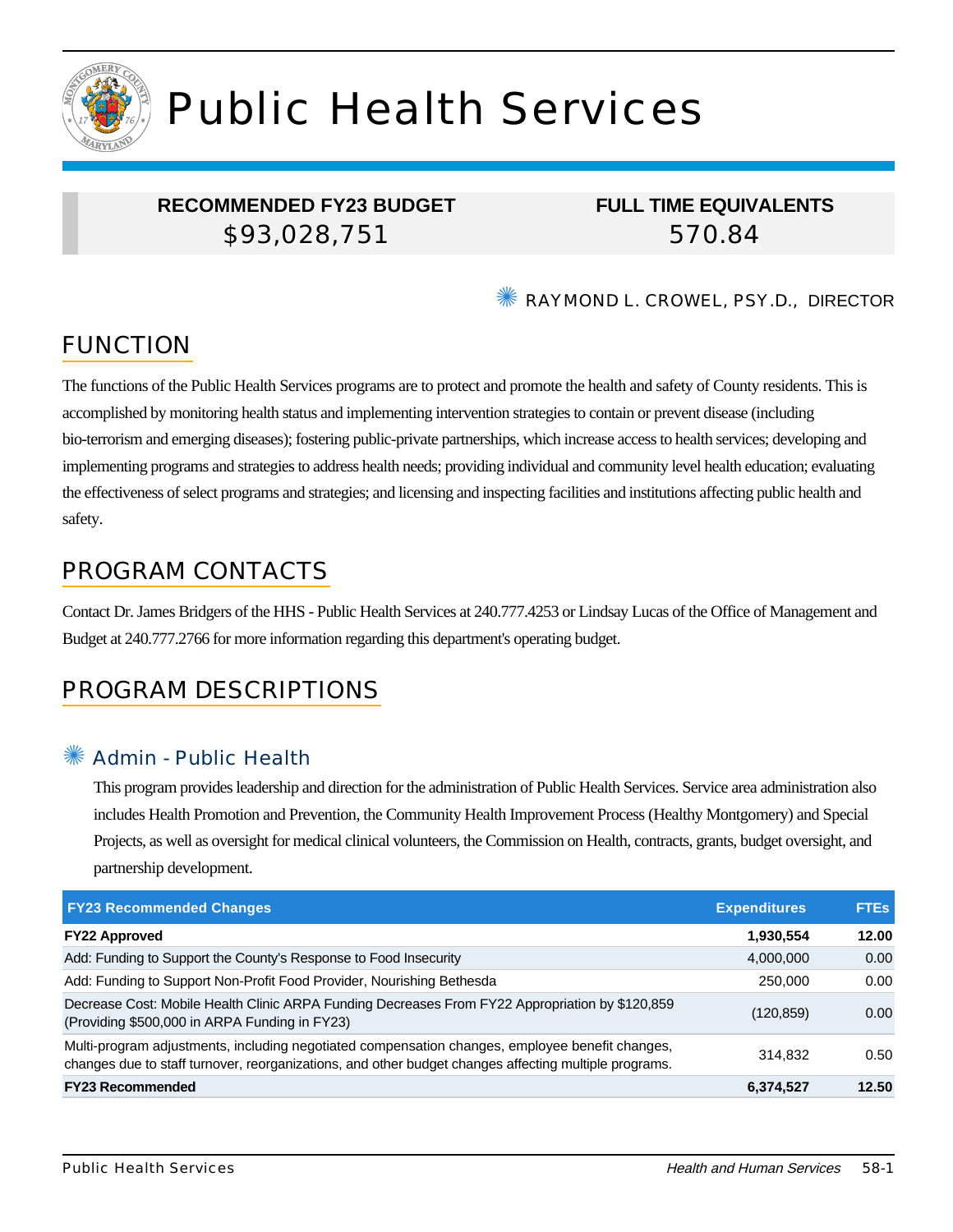#### Cancer & Tobacco Prevention

The Tobacco Use Prevention and Cessation Program and the Cancer Prevention, Education, Screening, and Treatment Program are two programs funded through the State Cigarette Restitution Fund. State funding supports coordination activities among community groups for outreach, screenings, education, and treatment. Each program has established coalitions consisting of public health partners, community-based organizations, hospitals, and other existing resources that work collaboratively to implement either tobacco-control programs or the statewide goal of early detection and elimination of cancer disparities.

| <b>Program Performance Measures</b>                                           | <b>Actual</b><br><b>FY20</b> | <b>FY21</b> | <b>Actual Estimated Target</b><br><b>FY22</b> | <b>FY23</b> | <b>Target</b><br><b>FY24</b> |
|-------------------------------------------------------------------------------|------------------------------|-------------|-----------------------------------------------|-------------|------------------------------|
| Total number of new and repeat clients who undergo colonoscopies (CRF-Funded) | 131                          | 55          | 220                                           | 200         | 200                          |
| Total number of people encountered at outreach events                         | 6.294                        | 1.460       | 2.000                                         | 2.500       | 2.500                        |
| Number of participants in smoking cessation program                           | 329                          | 424         | 1.000                                         | 980         | 960                          |
| Percent of new clients who undergo colonoscopies                              | 60%                          | 20%         | 75%                                           | 80%         | 80%                          |
| Percent of clients reached who completed smoking cessation program            | 24%                          | 28%         | 20%                                           | 20%         | 20%                          |

**1** Due to COVID restrictions, community outreach events were cancelled limiting our ability for expanded outreach. This will start to recover once the pandemic stabilizes and people feel more comfortable attending in-person outreach events.

| <b>FY23 Recommended Changes</b>                                                                                                                                                                          | <b>Expenditures</b> | <b>FTES</b> |
|----------------------------------------------------------------------------------------------------------------------------------------------------------------------------------------------------------|---------------------|-------------|
| <b>FY22 Approved</b>                                                                                                                                                                                     | 1.242.694           | 1.60        |
| Multi-program adjustments, including negotiated compensation changes, employee benefit changes,<br>changes due to staff turnover, reorganizations, and other budget changes affecting multiple programs. | (74, 807)           | 3.70        |
| <b>FY23 Recommended</b>                                                                                                                                                                                  | 1.167.887           | 5.30        |

#### Communicable Disease & Epidemiology

Communicable Disease and Epidemiology has the mission of investigation, surveillance, diagnosis, and in some cases, treatment of individuals living in Montgomery County. Tuberculosis Control and Sexually Transmitted Infections programs will test, diagnose, and treat. HIV Medical and Dental Services will case manage and provide medical care for individuals who are HIV+ and have limited insurance coverage. The Maryland Department of Health mandates that each county does surveillance of certain communicable diseases. The Disease Control Program case manages rabies exposures in Montgomery County residents.

| <b>Program Performance Measures</b>                                                                        | <b>FY20</b> | <b>FY21</b> | <b>Actual Actual Estimated Target Target</b> | <b>FY22 FY23</b> | <b>FY24</b> |
|------------------------------------------------------------------------------------------------------------|-------------|-------------|----------------------------------------------|------------------|-------------|
| Number of rabies investigations that occur in Montgomery County monthly by Disease<br>Control Program      | 511         | 923         | 540                                          | 540              | 540         |
| Number of babies born to Hepatitis B infected mothers who complete the recommended<br>protocol             | 96%         | 80%         | 95%                                          | 95%              | 95%         |
| Percent of contacts of smear positive clients diagnosed with latent TB who start<br>preventative treatment | 93%         | 90%         | 88%                                          | 88%              | 88%         |
| Percent of customers satisfied with STD Services '                                                         | 95%         | N/A         | 95%                                          | 95%              | 95%         |

**1** Please note: No data were collected for FY21.

| <b>FY23 Recommended Changes</b>                                                                                                                                                                          | <b>Expenditures</b> | <b>FTEs</b> |
|----------------------------------------------------------------------------------------------------------------------------------------------------------------------------------------------------------|---------------------|-------------|
| <b>FY22 Approved</b>                                                                                                                                                                                     | 12,995,656          | 82.80       |
| Add: One Position to Meet Demands of the Tuberculosis Program                                                                                                                                            | 85.666              | 1.00        |
| Multi-program adjustments, including negotiated compensation changes, employee benefit changes,<br>changes due to staff turnover, reorganizations, and other budget changes affecting multiple programs. | 2.354.499           | 0.00        |
| <b>FY23 Recommended</b>                                                                                                                                                                                  | 15,435,821          | 83.80       |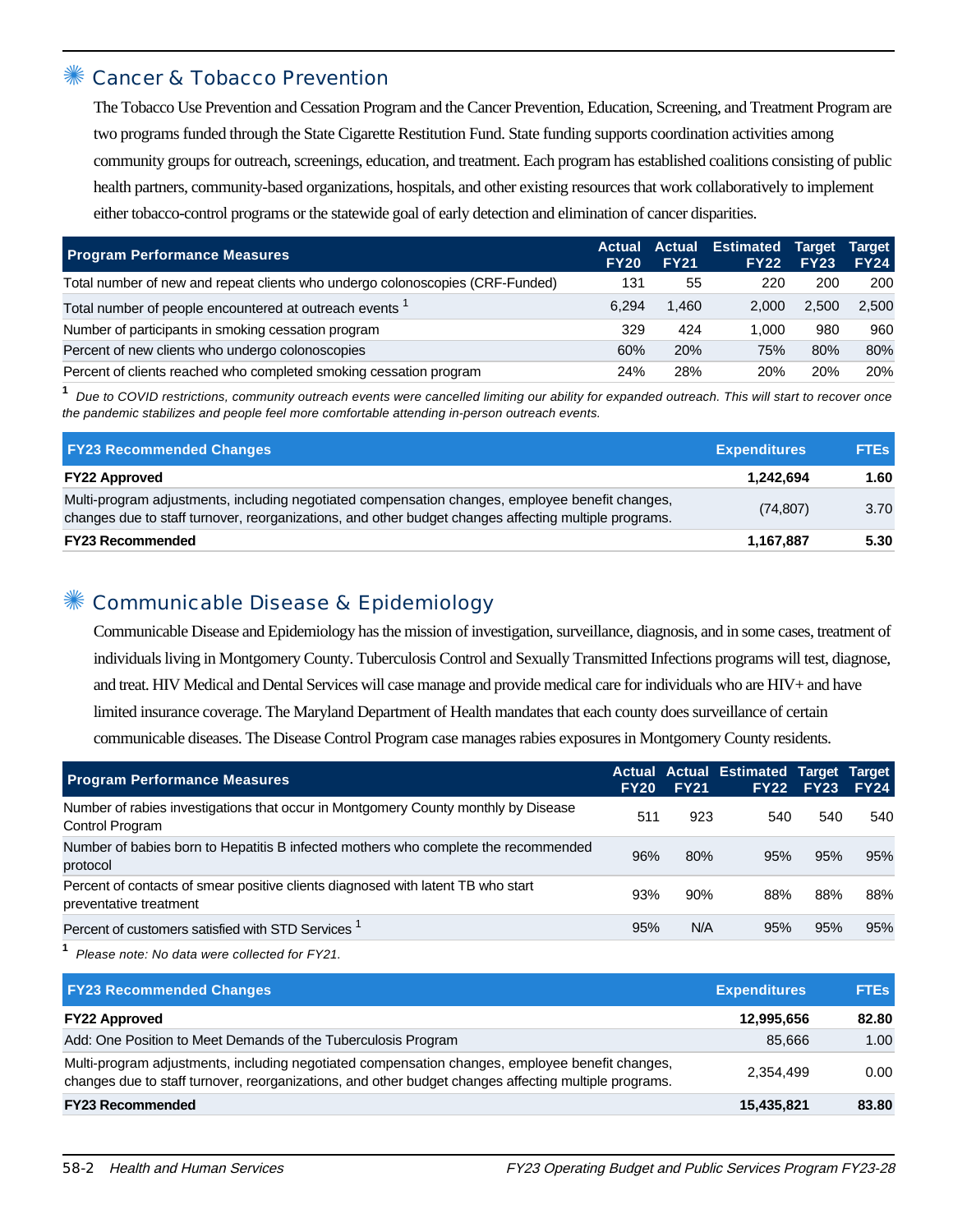#### **Community Health Services**

Maternal and Child Health Services provides preventive health access services to uninsured and underinsured populations. Services include Women Health Services, Maternity Partnership Program, nurse case management, and home visits to targeted populations such as pregnant women, pregnant and parenting teens, children up to one year of age, and at-risk infants. Other services include staffing support for immunization clinics, STD services, pregnancy testing in regional health centers, and care coordination services for women and children in the Medical Assistance-managed care program. Referral services are provided for individuals with specific health issues (i.e., sexually transmitted diseases).

| <b>Program Performance Measures</b>                                                                                                                  | <b>FY20</b> | <b>FY21</b> | <b>Actual Actual Estimated Target</b><br>FY22 | <b>FY23</b> | Target<br><b>FY24</b> |
|------------------------------------------------------------------------------------------------------------------------------------------------------|-------------|-------------|-----------------------------------------------|-------------|-----------------------|
| Number of pregnant women screened and enrolled in a Managed Care Organization<br>(MCO) for prenatal services                                         | 2.551       | 1,808       | 2.200                                         | 2.200       | 2.200                 |
| Percentage of repeat Maternity Partnership patients who do not delay subsequent<br>pregnancy by 18 months or more (Close Child Spacing) <sup>1</sup> | 3%          | N/A         | 5%                                            | 5%          | 5%                    |
| Percentage of healthy birth weight babies (greater than or equal to 2,500 grams) born to<br>pregnant women in the Maternity Partnership Program      | 97%         | 96%         | 95%                                           | 95%         | 95%                   |
| Percent of Infant at Risk referrals that receive a contact by the Area Health Center staff<br>within 10 days <sup>2</sup>                            | 96%         | 96%         | 90%                                           | 90%         | 90%                   |

**1** Due to changes in procedures due to COVID, we were not able to collect the data during FY21. We are now on track to collect again in FY22.

**2** The program aims for a 90% contact rate as the service standard, which is used to set the projections.

| <b>FY23 Recommended Changes</b>                                                                                                                                                                          | <b>Expenditures</b> | <b>FTEs</b> |
|----------------------------------------------------------------------------------------------------------------------------------------------------------------------------------------------------------|---------------------|-------------|
| <b>FY22 Approved</b>                                                                                                                                                                                     | 8,957,839           | 68.65       |
| Multi-program adjustments, including negotiated compensation changes, employee benefit changes,<br>changes due to staff turnover, reorganizations, and other budget changes affecting multiple programs. | 166.308             | (5.20)      |
| <b>FY23 Recommended</b>                                                                                                                                                                                  | 9,124,147           | 63.45       |

#### ✺ Dental Services

This program provides dental services in five clinics to promote oral health. Services include instruction in preventive health practices, primary assessments, targeted dental services, and emergency services. Services are provided to income-eligible Montgomery County children, pregnant women, adults, and seniors.

| <b>Program Performance Measures</b>                                                          | <b>FY20</b> | <b>FY21</b> | Actual Actual Estimated Target Target | <b>FY22 FY23</b> | <b>FY24</b> |
|----------------------------------------------------------------------------------------------|-------------|-------------|---------------------------------------|------------------|-------------|
| Number of pediatric dental referrals to outside pediatric specialist <sup>1</sup>            | 293         | 137         | 30                                    | 30               | 50          |
| Percent of appointments that are missed/canceled                                             | 28%         | 11%         | 20%                                   | <b>20%</b>       | 20%         |
| Dental Services - Percent of children that complete their dental treatment plan <sup>2</sup> | 15%         | 16%         | 30%                                   | 30%              | 30%         |

**1** Since we began providing in-house pediatric services, there has been a dramatic reduction in the need to refer patients out for pediatric dentistry specialty services. For FY22, we have added a second pediatric dentist from University of Maryland to provide in-house pediatric dentistry services. This should cause a further reduction in the number of pediatric patients referred outside for services over the period from FY22 - FY24.

**2** Some reasons for the low percentage include: (1) There is a 2-3 month wait to get a dental appointment; (2) Parents cancel appointments or do not show for a variety of reasons; (3) Caries in our child population often necessitate 6 or 7 appointments to complete treatment (average number of visits to complete is three); and (4) A small number are completed at a specialist's office and are not reflected in the statistic.

| <b>FY23 Recommended Changes</b>                                                                                                                                                                          | <b>Expenditures</b> | <b>FTEs</b> |
|----------------------------------------------------------------------------------------------------------------------------------------------------------------------------------------------------------|---------------------|-------------|
| <b>FY22 Approved</b>                                                                                                                                                                                     | 3.378.607           | 16.00       |
| Multi-program adjustments, including negotiated compensation changes, employee benefit changes,<br>changes due to staff turnover, reorganizations, and other budget changes affecting multiple programs. | 113.728             | 0.00        |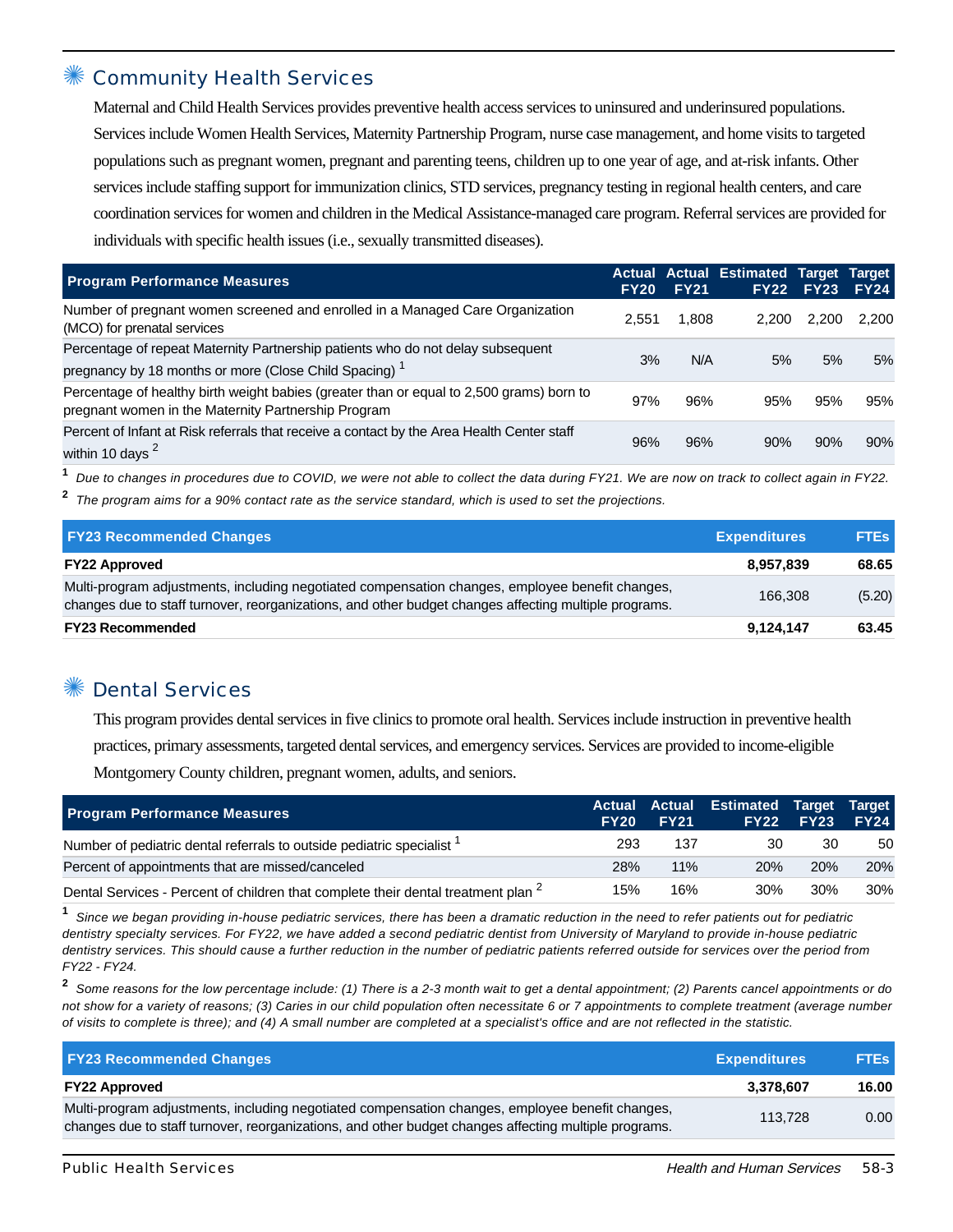#### ✺ Health Care for the Uninsured

This program includes Montgomery Cares and Care for Kids. Through public-private partnerships, these programs provide primary health care services for low-income uninsured children and adults, using private pediatricians, a network of safety net clinics, and other health care providers. This program area also provides care coordination to uninsured children and adolescents with chronic or handicapping conditions needing specialty diagnostic, medical, and surgical treatment.

| <b>Program Performance Measures</b>                                                                           | <b>FY20</b> | <b>FY21</b>   | Actual Actual Estimated Target Target | <b>FY22 FY23</b>     | <b>FY24</b> |
|---------------------------------------------------------------------------------------------------------------|-------------|---------------|---------------------------------------|----------------------|-------------|
| Number of low income uninsured County adults who received primary care at one of the<br>participating clinics |             | 23,804 19,777 |                                       | 23,000 26,000 30,000 |             |
| Number of encounters - Montgomery Cares                                                                       |             | 61.293 53.336 |                                       | 65,000 75,000 80,000 |             |
| Percentage of Care for Kids clients who access Oral Health Services                                           | 32%         | 25%           | 40%                                   | 50%                  | 50%         |
| Percent of vulnerable populations that have a primary care visit - Adults                                     | 35%         | 35%           | 50%                                   | 50%                  | 50%         |
| Percent of vulnerable populations that have a primary care visit - Children                                   | 80%         | 80%           | 85%                                   | 85%                  | 85%         |
| -----                                                                                                         |             |               | <b>CONTRACTOR</b>                     |                      |             |

| <b>FY23 Recommended Changes</b>                                                                                                                                                                          | <b>Expenditures</b> | <b>FTEs</b> |
|----------------------------------------------------------------------------------------------------------------------------------------------------------------------------------------------------------|---------------------|-------------|
| <b>FY22 Approved</b>                                                                                                                                                                                     | 14.158.540          | 4.00        |
| Multi-program adjustments, including negotiated compensation changes, employee benefit changes,<br>changes due to staff turnover, reorganizations, and other budget changes affecting multiple programs. | 290.915             | 0.00        |
| <b>FY23 Recommended</b>                                                                                                                                                                                  | 14,449,455          | 4.00        |

#### ✺ Health Planning and Epidemiology

The Health Planning and Epidemiology program serves as the expert in planning and analytic epidemiology within HHS and is responsible for community health needs assessment, program evaluations, disease surveillance and outbreak investigations, health statistics and data management, epidemiology and biostatistics, ongoing development and maintenance of a population data warehouse, and special research projects in collaboration with internal and external partners and academic institutions. The program coordinates and assists with annual performance measure reporting and is responsible for coordinating the students' internship and practicum within Public Health Services. The program provides data and epidemiology support to programs within Public Health Services and DHHS, internal/external partners, as well as support to the Health Officer and the DHHS Director's Office.

| <b>Program Performance Measures</b>                                                                                                                                                                                      | <b>FY20</b> | <b>FY21</b>   | Actual Actual Estimated Target Target | <b>FY22 FY23</b> | <b>FY24</b>   |
|--------------------------------------------------------------------------------------------------------------------------------------------------------------------------------------------------------------------------|-------------|---------------|---------------------------------------|------------------|---------------|
| Number of community health outcome and social determinants of health indicators<br>tracked                                                                                                                               | 250         | 250           | 250                                   | 250              | 250           |
| Number of presentations accepted or invited to conferences/meetings to communicate<br>health statistics and research findings                                                                                            |             | $\mathcal{P}$ |                                       |                  | $\mathcal{P}$ |
| Expansion of the knowledge base on community health outcomes for improved decision<br>making as measured by the number of foundational public health surveillance/research<br>reports/publications released <sup>1</sup> | N/A         | 0             |                                       |                  | $\mathcal{P}$ |
| This was a new measure for FY21.                                                                                                                                                                                         |             |               |                                       |                  |               |

| <b>FY23 Recommended Changes</b><br><b>Expenditures</b> | <b>FTEs</b>     |
|--------------------------------------------------------|-----------------|
| <b>FY22 Approved</b>                                   | 511.412<br>4.00 |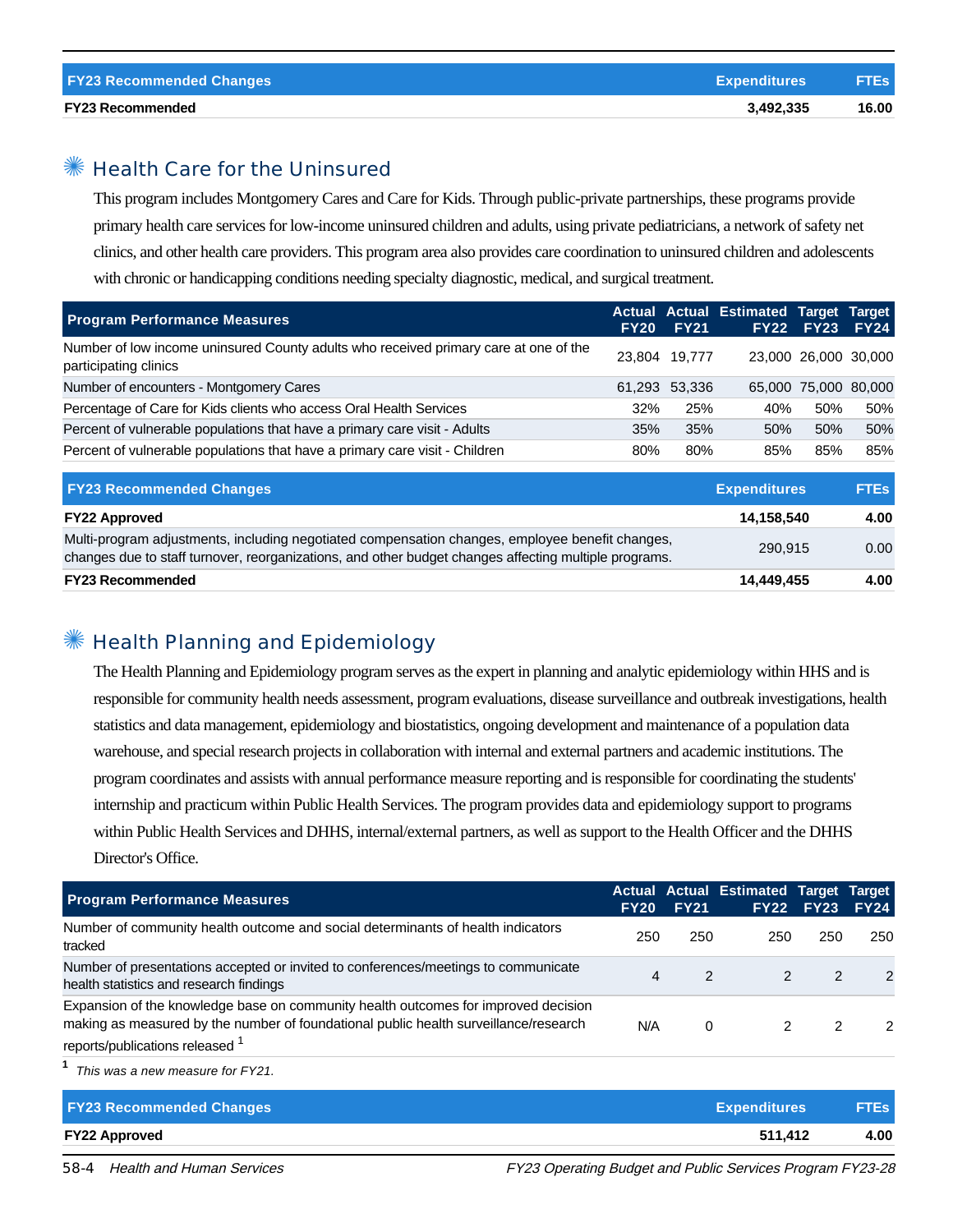| <b>FY23 Recommended Changes</b>                                                                                                                                                                          | <b>Expenditures</b> | <b>FTEs</b> |
|----------------------------------------------------------------------------------------------------------------------------------------------------------------------------------------------------------|---------------------|-------------|
| Multi-program adjustments, including negotiated compensation changes, employee benefit changes,<br>changes due to staff turnover, reorganizations, and other budget changes affecting multiple programs. | 37.695              | 0.00        |
| <b>FY23 Recommended</b>                                                                                                                                                                                  | 549,107             | 4.00        |

#### ✺ Licensure and Regulatory Services

This program inspects and licenses nursing homes, domiciliary homes (large assisted living facilities with less intensive care than nursing homes), and group homes serving children, the elderly, and mentally ill to ensure compliance with County, State, and Federal laws and regulations. Staff respond to complaints and provide advice and consultations to licensees to maintain high standards of care. This program also enforces State and local laws related to food service facilities, smoking in public places, nursing homes, group homes, swimming pools, camps, vermin control, private educational institutions, short-term residential rentals, hotels, and other various business licenses including those required for raffles, bingo, tanning salons, massage, body works, enterprises, and video games.

| <b>Program Performance Measures</b>                                                        | <b>FY20</b> | <b>FY21</b> | Actual Actual Estimated Target Target<br><b>FY22</b> | <b>FY23</b> | <b>FY24</b> |
|--------------------------------------------------------------------------------------------|-------------|-------------|------------------------------------------------------|-------------|-------------|
| Number of routine inspections of food service facilities <sup>1</sup>                      | 5.740       | 4.365       | 6.124                                                | 6.307       | 6.370       |
| Percent of mandated inspections completed                                                  | 67%         | 50%         | 80%                                                  | 80%         | 80%         |
| Percentage of nursing homes with actual harm deficiencies <sup>2</sup>                     | <b>20%</b>  | 21%         | N/A                                                  | N/A         | N/A         |
| Percentage of swimming pools found to be in compliance upon regular inspection             | 91%         | 94%         | 91%                                                  | 91%         | 91%         |
| Percent of food service facilities not having a critical violation upon routine inspection | 71%         | 76%         | 73%                                                  | 73%         | 73%         |

**1** Due to the impact of COVID, fewer routine inspections of food service facilities occurred in FY21.

**2** Nursing home inspections will no longer occur beyond FY21.

| <b>FY23 Recommended Changes</b>                                                                                                                                                                          | <b>Expenditures</b> | <b>FTEs</b> |
|----------------------------------------------------------------------------------------------------------------------------------------------------------------------------------------------------------|---------------------|-------------|
| <b>FY22 Approved</b>                                                                                                                                                                                     | 5,108,836           | 42.50       |
| Multi-program adjustments, including negotiated compensation changes, employee benefit changes,<br>changes due to staff turnover, reorganizations, and other budget changes affecting multiple programs. | (436)               | 0.00        |
| <b>FY23 Recommended</b>                                                                                                                                                                                  | 5,108,400           | 42.50       |

#### Public Health Emergency Preparedness & Response Program

This program is responsible for the planning, readiness, and response activities of a public health emergency or bio-terrorism threat. Planning efforts are made in collaboration with the County Emergency Management Group; the Office of Emergency Management and Homeland Security; the Department of Fire and Rescue Service; the Police Department; hospitals; and a variety of other County, State, regional, and Federal agencies. Efforts are targeted at training and staff development, communication strategies, emergency response drills, partnerships, resources and equipment, the establishment of disease surveillance systems, mass immunization clinics, medication dispensing sites, and readiness.

| <b>Program Performance Measures</b>                                                                                      |     | <b>FY20 FY21</b> | <b>Actual Actual Estimated Target Target</b> | <b>FY22 FY23</b> | <b>FY24</b> |
|--------------------------------------------------------------------------------------------------------------------------|-----|------------------|----------------------------------------------|------------------|-------------|
| Number of individuals who participated in a Public Health Emergency Preparedness<br>trainings and exercises <sup>1</sup> | 938 | 2,872            | 300                                          | 350              | 350         |
| <sup>1</sup> FY20-21 numbers influenced by COVID-19 activities.                                                          |     |                  |                                              |                  |             |
| <b>FY23 Recommended Changes</b>                                                                                          |     |                  | <b>Expenditures</b>                          |                  | <b>FTEs</b> |
|                                                                                                                          |     |                  |                                              |                  |             |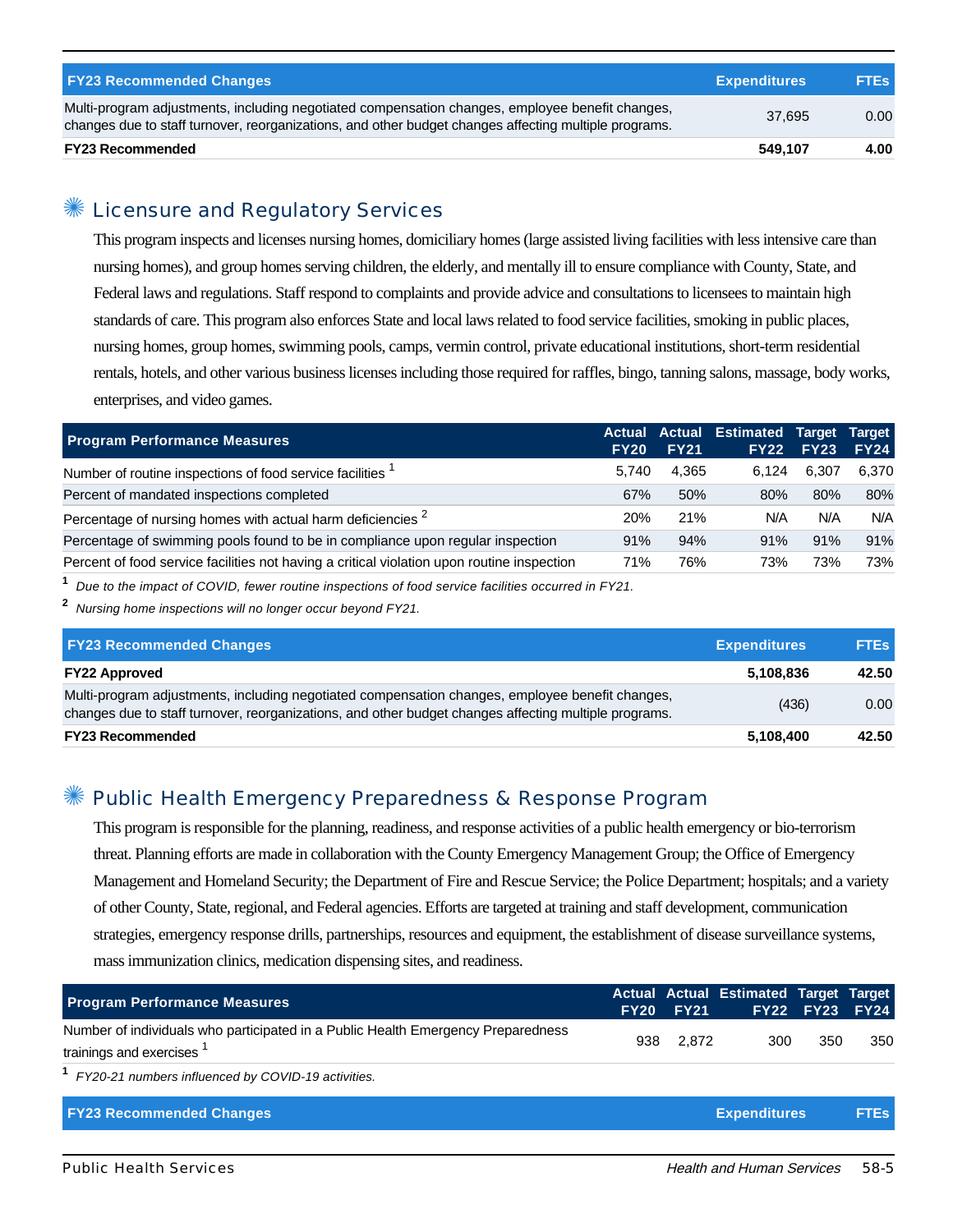| <b>FY23 Recommended Changes</b>                                                                                                                                                                          | <b>Expenditures</b> | <b>FTEs</b> |
|----------------------------------------------------------------------------------------------------------------------------------------------------------------------------------------------------------|---------------------|-------------|
| <b>FY22 Approved</b>                                                                                                                                                                                     | 1.181.550           | 7.80        |
| Multi-program adjustments, including negotiated compensation changes, employee benefit changes,<br>changes due to staff turnover, reorganizations, and other budget changes affecting multiple programs. | 29.153              | 0.00        |
| <b>FY23 Recommended</b>                                                                                                                                                                                  | 1,210,703           | 7.80        |

#### ✺ School Health Services

This program provides health services to students in Montgomery County Public Schools (MCPS). These services include: first aid and emergency care; health appraisal; medication and treatment administration; health counseling, consultation, and education; referral for medical, psychological, and behavioral problems; case management for students with acute and chronic health conditions, and pregnant and parenting teens; and hearing, vision, and lead certification screenings. Immunizations and tuberculosis screenings are administered at School Health Services Immunization Centers, primarily to international students enrolling in MCPS. Primary health care, provided by nurse practitioners and physicians, is provided to students enrolled at one of the County's School Based Health and Wellness Centers (SBHWC) or High School Wellness Centers. Head Start/Pre-K provides federally mandated health services to eligible three and four-year old children and is a collaborative effort of HHS, Office of Community Affairs, School Health Services, and MCPS.

| <b>Program Performance Measures</b>                                                       | <b>FY20</b> | FY21Z | Actual Actual Estimated Target Target | <b>FY22 FY23 FY24</b> |     |
|-------------------------------------------------------------------------------------------|-------------|-------|---------------------------------------|-----------------------|-----|
| Immunizations administered to students at SHS Immunization Center and SBHWCs <sup>1</sup> | N/A         | 3.586 |                                       | 19,000 19,000 19,000  |     |
| Percent of students that return to class and are ready to learn after a health room visit | 91%         | 84%   | 91%                                   | 91%                   | 91% |
|                                                                                           |             |       |                                       |                       |     |

**1** MCPS school closures disrupted the measurement of school-based health services metrics. Measurement will resume in FY22.

| <b>FY23 Recommended Changes</b>                                                                                                                                                                          | <b>Expenditures</b> | <b>FTEs</b> |
|----------------------------------------------------------------------------------------------------------------------------------------------------------------------------------------------------------|---------------------|-------------|
| <b>FY22 Approved</b>                                                                                                                                                                                     | 32,829,222          | 303.45      |
| Enhance: Conversion of Ten-Month School Health Staff to Support Summer Programs                                                                                                                          | 830,253             | 10.92       |
| Enhance: Add Six Nurses to Address Staffing Shortage and to Meet Staffing Policy                                                                                                                         | 646.547             | 6.00        |
| Enhance: Funding for School Health Staff at New Gaithersburg Elementary School                                                                                                                           | 175,347             | 1.88        |
| Enhance: Adding Two Positions to Support Training of School Health Staff                                                                                                                                 | 170.959             | 1.50        |
| Multi-program adjustments, including negotiated compensation changes, employee benefit changes,<br>changes due to staff turnover, reorganizations, and other budget changes affecting multiple programs. | 1,464,041           | 7.74        |
| <b>FY23 Recommended</b>                                                                                                                                                                                  | 36,116,369          | 331.49      |

#### PROGRAM SUMMARY

| <b>Program Name</b>                 | <b>FY22 APPR</b><br><b>Expenditures</b> | <b>FY22 APPR</b><br><b>FTEs</b> | <b>FY23 REC</b><br><b>Expenditures</b> | <b>FY23 REC</b><br><b>FTEs</b> |
|-------------------------------------|-----------------------------------------|---------------------------------|----------------------------------------|--------------------------------|
| Admin - Public Health               | 1,930,554                               | 12.00                           | 6,374,527                              | 12.50                          |
| Cancer & Tobacco Prevention         | 1.242.694                               | 1.60                            | 1,167,887                              | 5.30                           |
| Communicable Disease & Epidemiology | 12,995,656                              | 82.80                           | 15,435,821                             | 83.80                          |
| <b>Community Health Services</b>    | 8,957,839                               | 68.65                           | 9,124,147                              | 63.45                          |
| <b>Dental Services</b>              | 3,378,607                               | 16.00                           | 3,492,335                              | 16.00                          |
| Health Care for the Uninsured       | 14,158,540                              | 4.00                            | 14.449.455                             | 4.00                           |
| Health Planning and Epidemiology    | 511,412                                 | 4.00                            | 549.107                                | 4.00                           |
| Licensure and Regulatory Services   | 5,108,836                               | 42.50                           | 5,108,400                              | 42.50                          |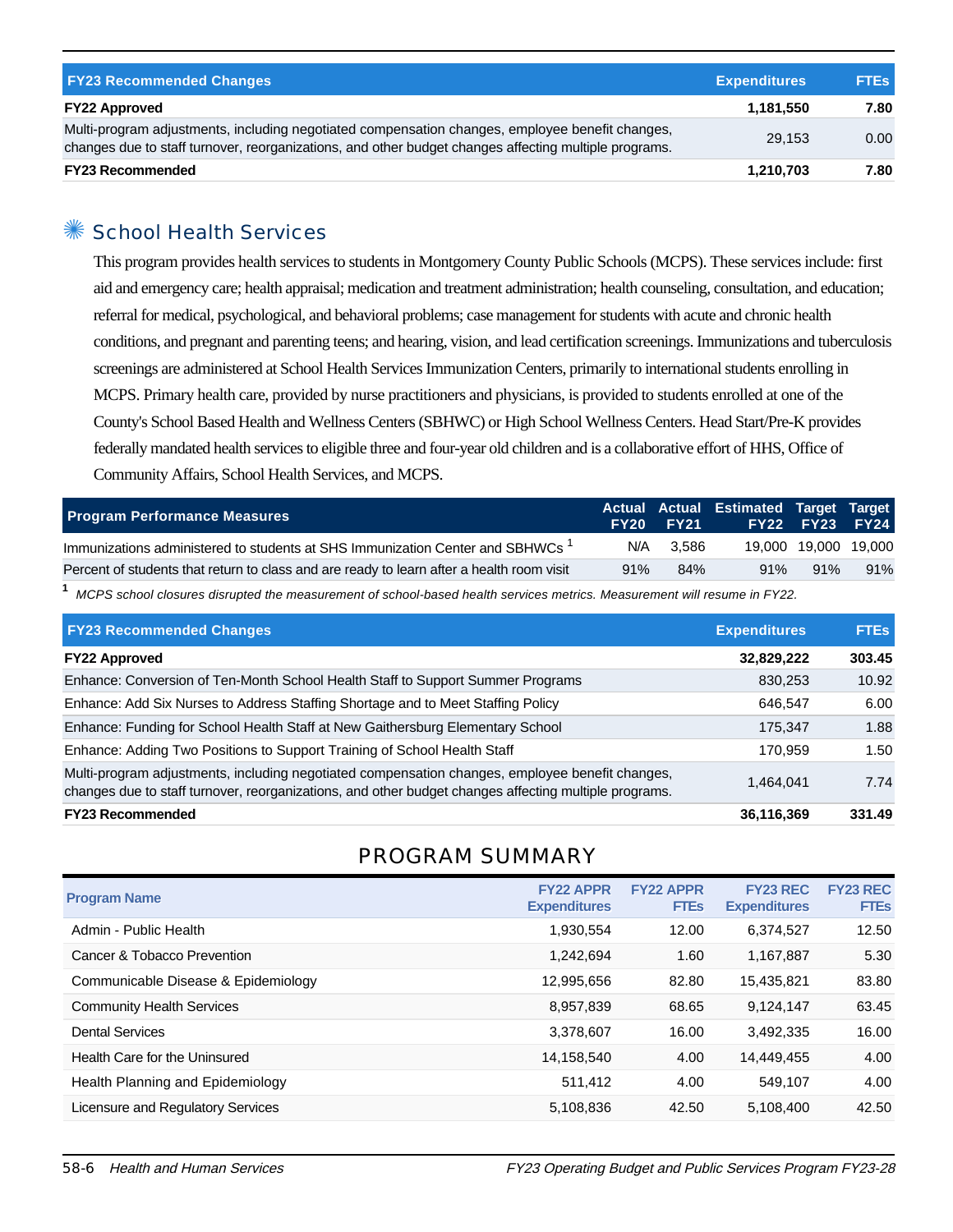### PROGRAM SUMMARY

| <b>Program Name</b>                                     |              | <b>FY22 APPR</b><br><b>Expenditures</b> | <b>FY22 APPR</b><br><b>FTES</b> | <b>FY23 REC</b><br><b>Expenditures</b> | <b>FY23 REC</b><br><b>FTEs</b> |
|---------------------------------------------------------|--------------|-----------------------------------------|---------------------------------|----------------------------------------|--------------------------------|
| Public Health Emergency Preparedness & Response Program |              | 1,181,550                               | 7.80                            | 1.210.703                              | 7.80                           |
| <b>School Health Services</b>                           |              | 32,829,222                              | 303.45                          | 36,116,369                             | 331.49                         |
|                                                         | <b>Total</b> | 82,294,910                              | 542.80                          | 93,028,751                             | 570.84                         |